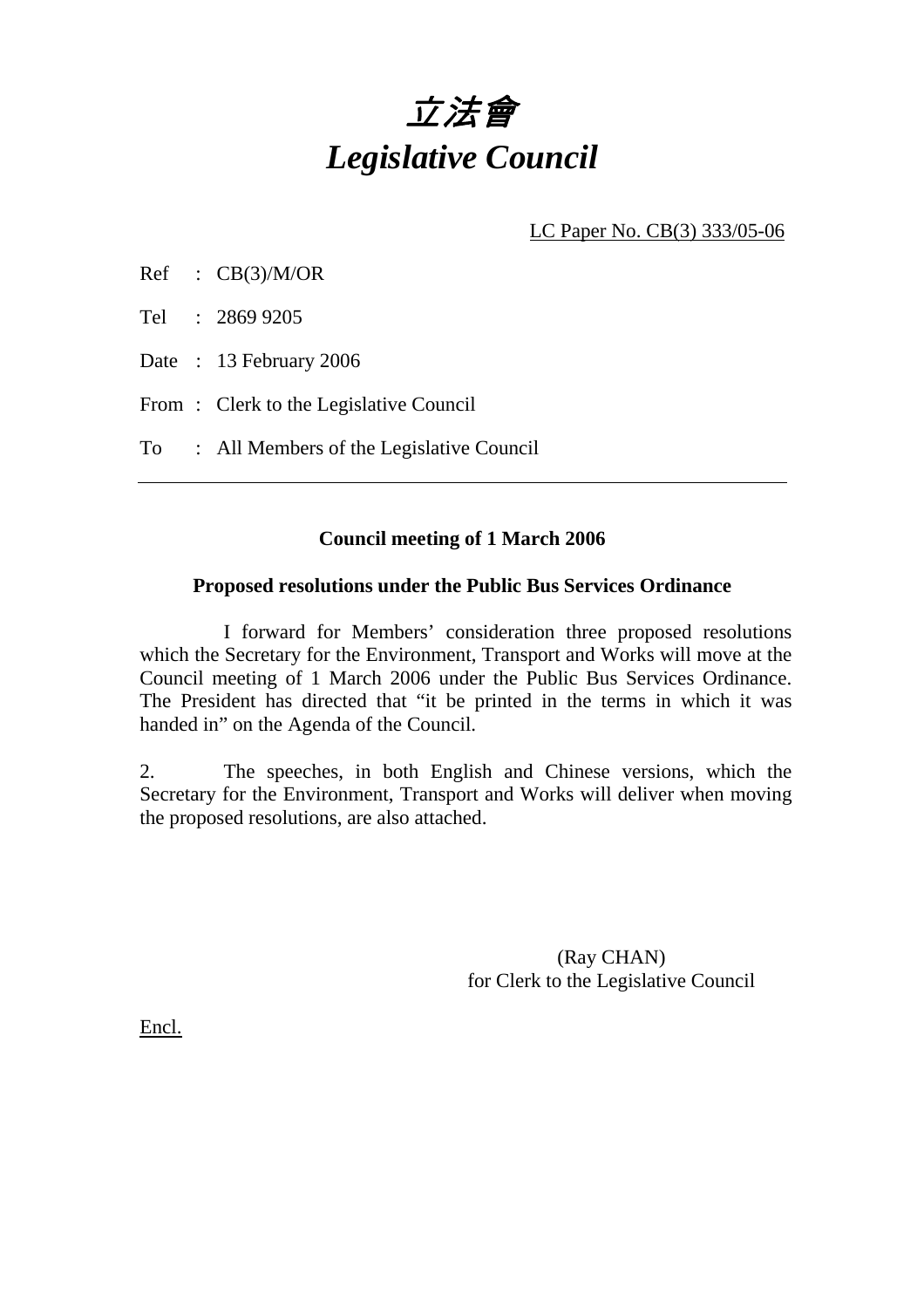## PUBLIC BUS SERVICES ORDINANCE

\_\_\_\_\_\_\_\_\_\_\_\_\_\_\_\_

#### **RESOLUTION**

(Under section 5(3)(*b*) of the Public Bus Services Ordinance (Cap. 230))

\_\_\_\_\_\_\_\_\_\_\_\_\_\_\_\_

- RESOLVED that the franchise granted on 10 January 2006 under section 5 of the Public Bus Services Ordinance (Cap. 230) conferring the right on Citybus Limited (城巴有限公司) to operate a public bus service on the following routes shall not, for the entire period of the franchise, be subject to sections 27, 28, 29 and 31 of that Ordinance –
	- (*a*) the routes specified in the appropriate Schedule of Routes order from time to time in force in respect of the company under section 5(1) of that Ordinance; and
	- (*b*) the routes specified in any notices under sections 14 and 15 of that Ordinance.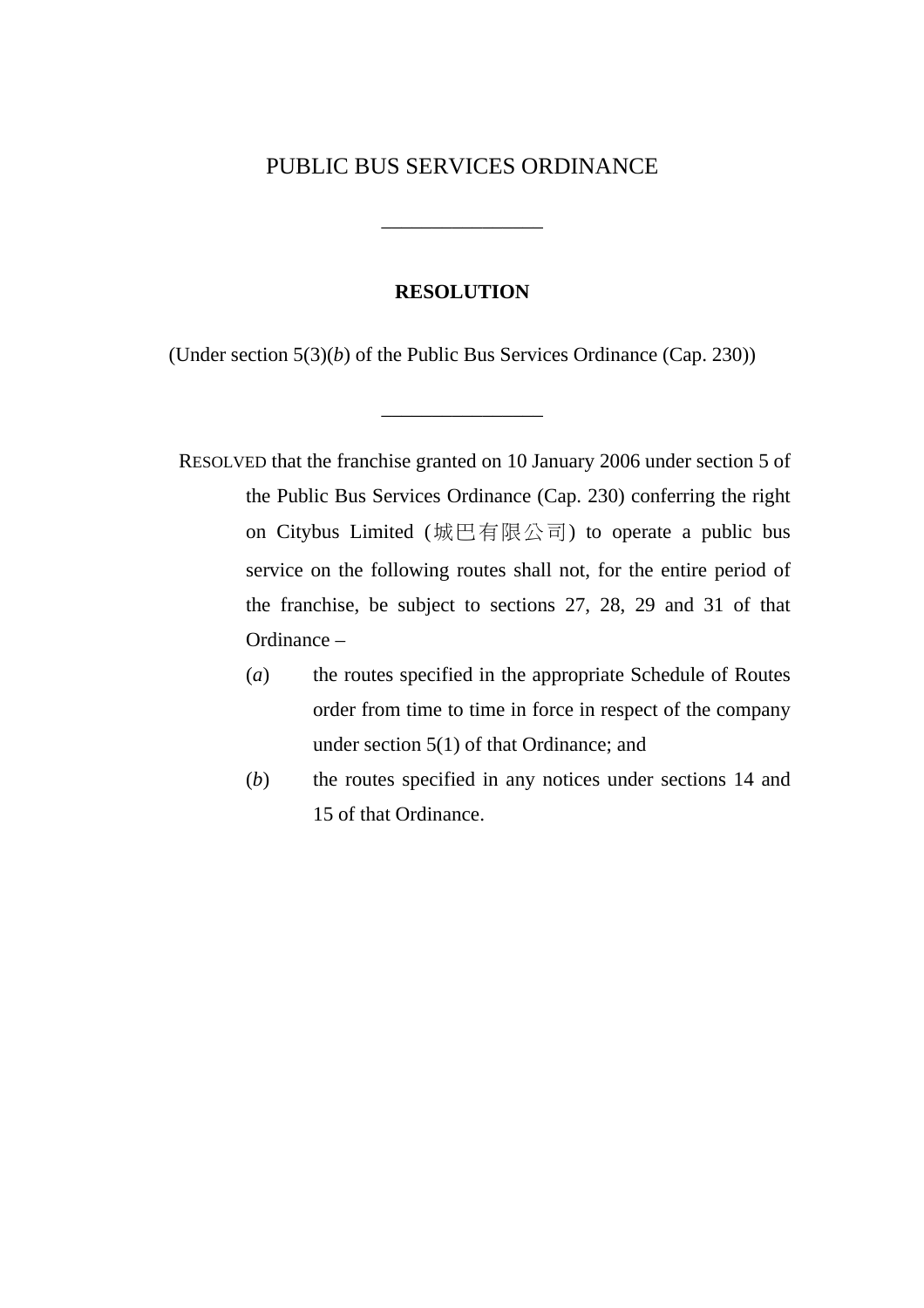## PUBLIC BUS SERVICES ORDINANCE

\_\_\_\_\_\_\_\_\_\_\_\_\_\_\_\_

#### **RESOLUTION**

(Under section 5(3)(*b*) of the Public Bus Services Ordinance (Cap. 230))

\_\_\_\_\_\_\_\_\_\_\_\_\_\_\_\_

RESOLVED that the franchise granted on 10 January 2006 under section 5 of the Public Bus Services Ordinance (Cap. 230) conferring the right on New Lantao Bus Company (1973) Limited (新大嶼山巴士  $(1973)$ 有限公司) to operate a public bus service on the following routes shall not, for the entire period of the franchise, be subject to sections 27, 28, 29 and 31 of that Ordinance –

- (*a*) the routes specified in the appropriate Schedule of Routes order from time to time in force in respect of the company under section 5(1) of that Ordinance; and
- (*b*) the routes specified in any notices under sections 14 and 15 of that Ordinance.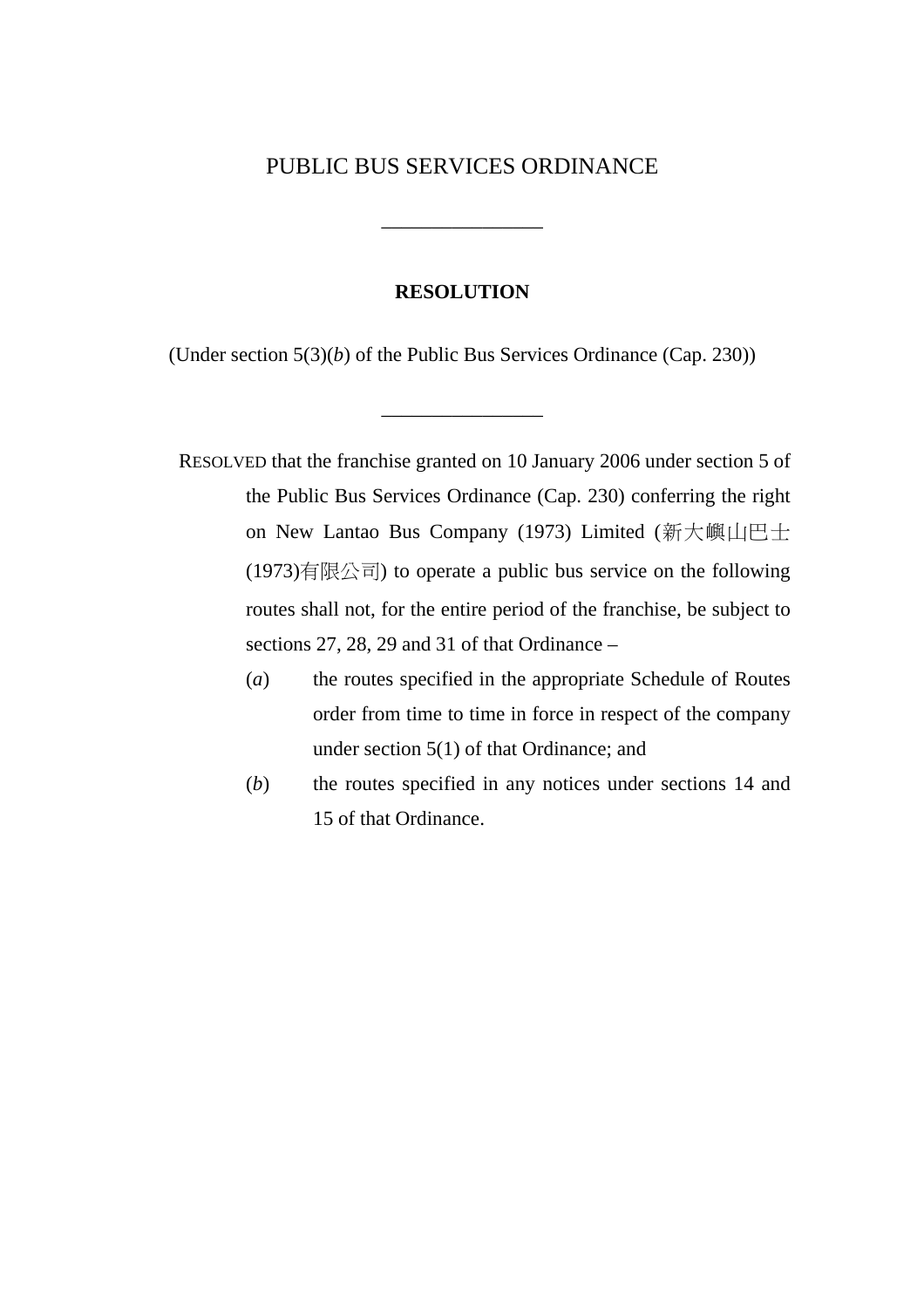## PUBLIC BUS SERVICES ORDINANCE

\_\_\_\_\_\_\_\_\_\_\_\_\_\_\_\_

#### **RESOLUTION**

(Under section 5(3)(*b*) of the Public Bus Services Ordinance (Cap. 230))

\_\_\_\_\_\_\_\_\_\_\_\_\_\_\_\_

RESOLVED that the franchise granted on 10 January 2006 under section 5 of the Public Bus Services Ordinance (Cap. 230) conferring the right on The Kowloon Motor Bus Company (1933) Limited (九龍巴士 (一九三三)有限公司) to operate a public bus service on the following routes shall not, for the entire period of the franchise, be subject to sections 27, 28, 29 and 31 of that Ordinance –

- (*a*) the routes specified in the appropriate Schedule of Routes order from time to time in force in respect of the company under section 5(1) of that Ordinance; and
- (*b*) the routes specified in any notices under sections 14 and 15 of that Ordinance.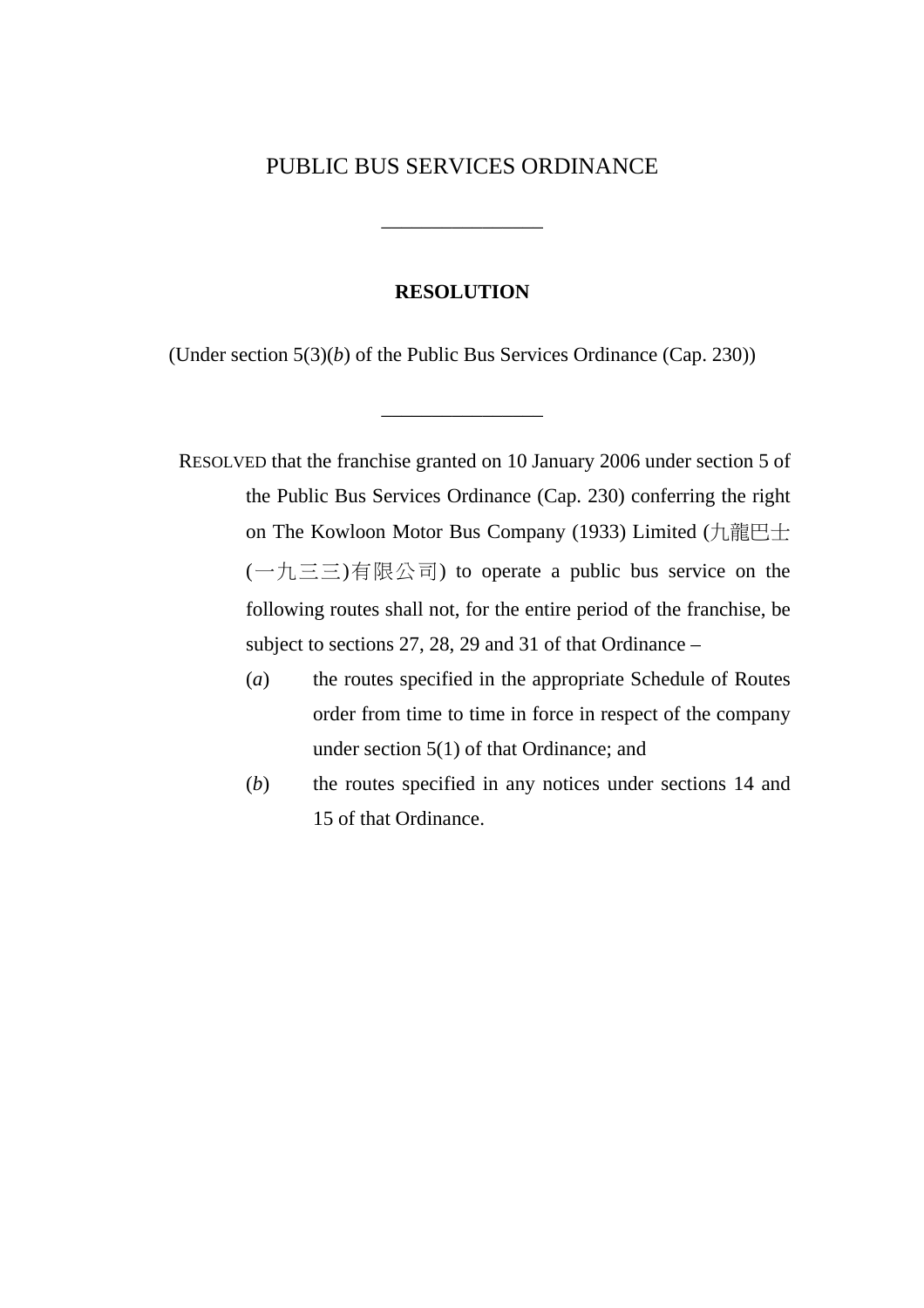## [The first motion: Citybus Limited (Hong Kong Island and Cross-Harbour Routes)]

Madam President,

 I move that the first motion under my name, as printed on the Agenda, be passed.

2. The Chief Executive in Council approved the granting of new franchises of 9 years and 11 months to Citybus Limited ("Citybus") (Hong Kong Island and cross-harbour routes), New Lantao Bus Company (1973) Limited ("NLB") and Kowloon Motor Bus Company (1933) Limited ("KMB") on 10 January 2006. The new franchises for Citybus, NLB and KMB will start from 1 July 2006, 1 April 2007 and 1 August 2007 respectively.

3. Sections 26 to 32 of the Public Bus Services Ordinance set out the provisions of a Profit Control Scheme. They stipulate a permitted return that a franchised bus company can earn in an accounting year, calculated with reference to the percentage per annum specified in its franchise of its average net fixed assets in that accounting year. In accordance with section 5(3)(b) of the Ordinance, unless excluded by resolution of the Legislative Council, the Profit Control Scheme will apply to the new franchises.

4. At present, all the existing bus franchises do not have the permitted return arrangement. In negotiating this batch of new franchises with Citybus, NLB and KMB, we made clear that there would not be arrangements for a permitted return. Indeed, the new franchises granted by the Chief Executive in Council on 10 January 2006 do not have a permitted return arrangement. In view of this, we need to disapply sections 27, 28, 29 and 31 of the Public Bus Services Ordinance to the aforementioned new franchises. Sections 26, 26A, 30 and 32 will continue to apply for the following reasons –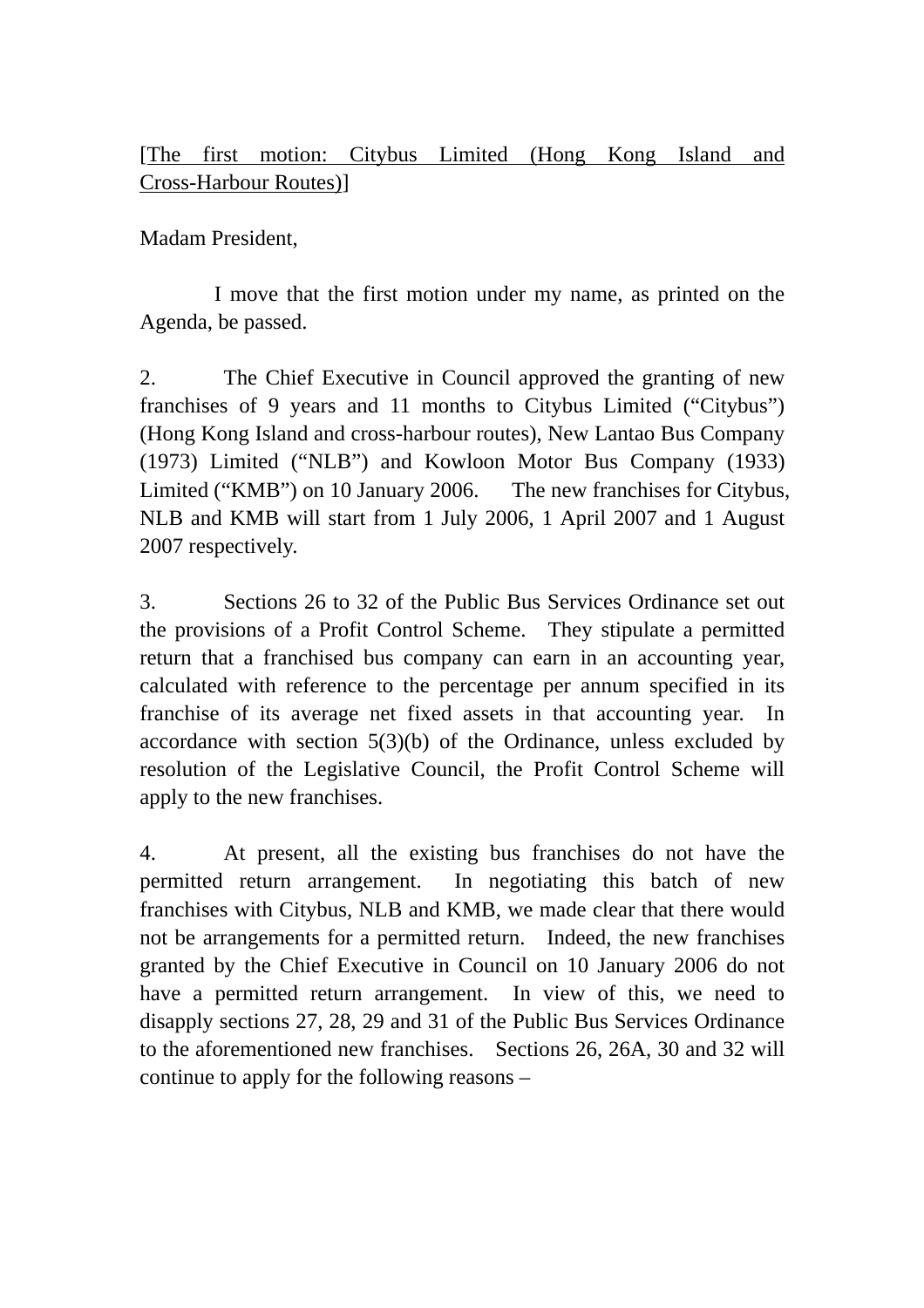- (a) section 26 defines terms used in the following sections;
- (b) section 26A specifies that financial penalties levied against a bus company shall not be taken into account in ascertaining the operating cost or service related expenditure of the company for any purpose related to the Public Bus Services Ordinance or the franchise;
- (c) section 30 enables the Government to specify in the franchise depreciation rates and residual values in respect of fixed assets used or kept by a bus company for the purpose of or in connection with its franchise; and
- (d) section 32 requires a bus company to produce accounts and other information in relation to the public bus service operation as the Financial Secretary may require.

5. With these remarks, I move the relevant motion so as to disapply the Profit Control Scheme to the new franchise of Citybus Limited. Thank you, Madam President.